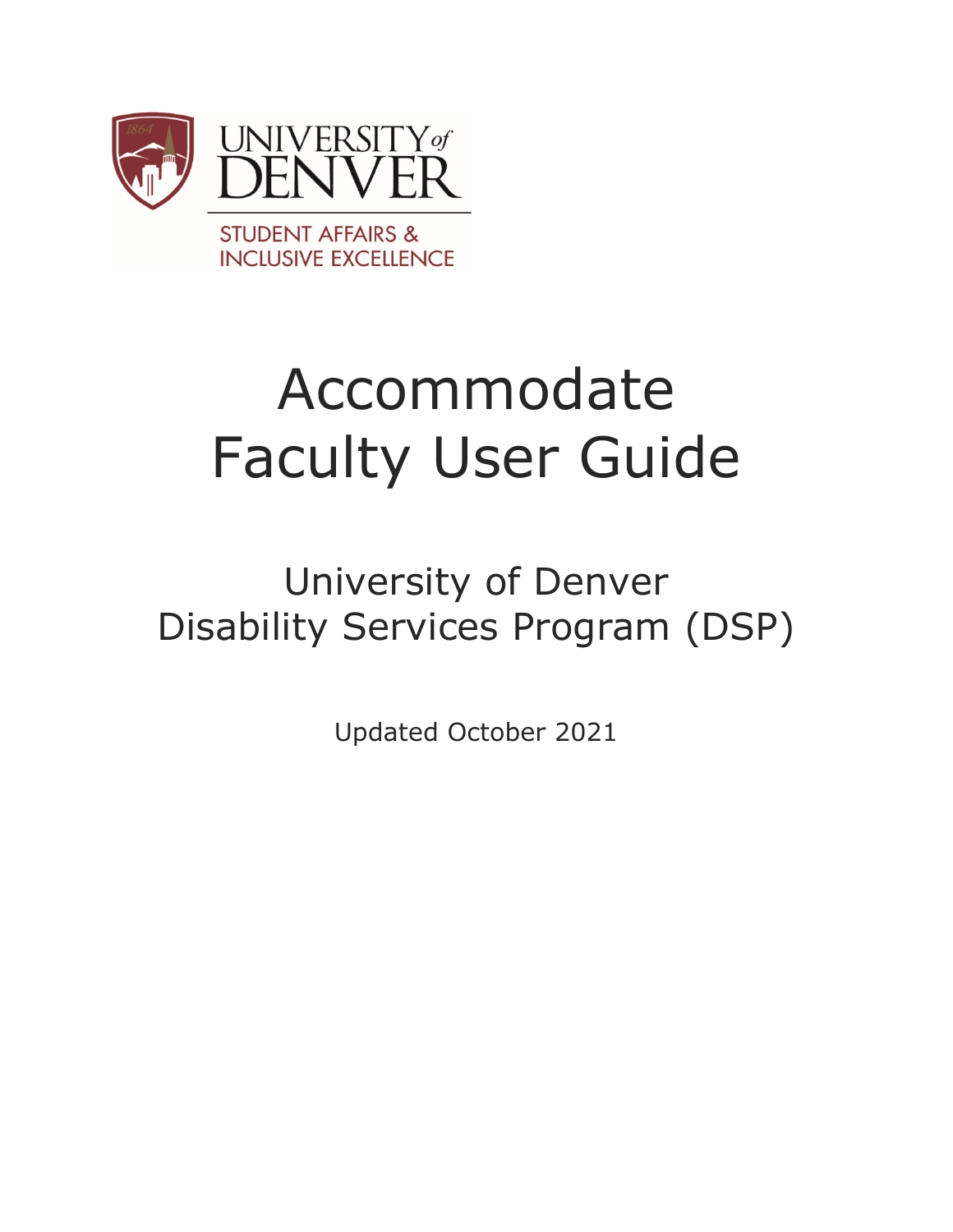### Contents

| Review Test Requests for Students Who Request to Take a Test in the DSP Testing Center  9 |  |
|-------------------------------------------------------------------------------------------|--|
|                                                                                           |  |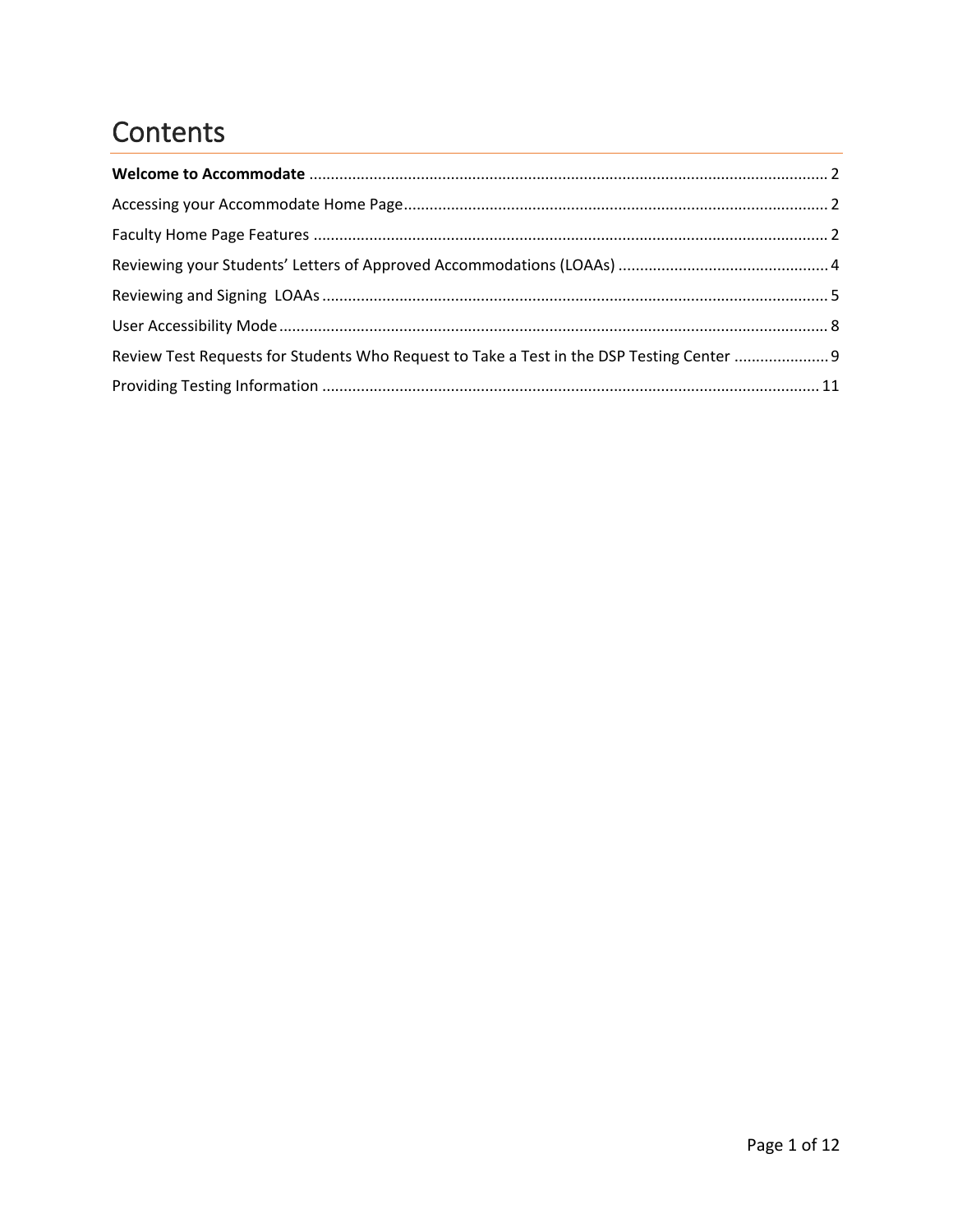### <span id="page-2-0"></span>Welcome to Accommodate

The Disability Services Program (DSP) replaced their ClockWork (CW) System in June 2021 with the Accommodate System for students and faculty to use to interact with and track accommodation information for approved students.

### <span id="page-2-1"></span>Accessing your Accommodate Home Page

To access your **Accommodate Faculty Home Page,** login in through your **[Accommodate Faculty Portal](http://du-accommodate.symplicity.com/)** and following the steps provided:

1. Open a web browser (Google Chrome, Firefox, Safari, Edge) *Note: Internet Explorer is not recommended*

2. Go to **[http://du-accommodate.symplicity.com/](https://urldefense.com/v3/__http:/du-accommodate.symplicity.com/__;!!NCZxaNi9jForCP_SxBKJCA!C2Teh-XwLl7-xsAWw8FS09-Bsrfk6C9fP_py6an3Wx6do7qbqxhbxrFJIUUdOPTr$)** (Please feel free to book mark for future use)!

- 3. Select Faculty
- 4. Enter your University of Denver email and password
- 5. Click the 'Login' button

### <span id="page-2-2"></span>Faculty Home Page Features

In this Section, learn more about the Home Page and Letters of Approved Accommodations (LOAAs).

| UNIVERSITY#<br><b>DENVER</b><br><b>STUDENT AFFAIRS &amp;</b><br><b>INCLUSIVE EXCELLENCE</b> |                                                                                                      |
|---------------------------------------------------------------------------------------------|------------------------------------------------------------------------------------------------------|
| <b>命</b> Home<br>Letters of Approved Ac-<br>⊟<br>commodations (LOAA)<br>ෆ්<br>Courses       | Getting Started<br><b>Account Created</b><br>$\checkmark$<br><b>Personal Profile</b><br>$\checkmark$ |
| Resources<br>ıС                                                                             | News Feed                                                                                            |
|                                                                                             | There are currently no announcements or notifications to display.                                    |
|                                                                                             | Accessibility Services Management System                                                             |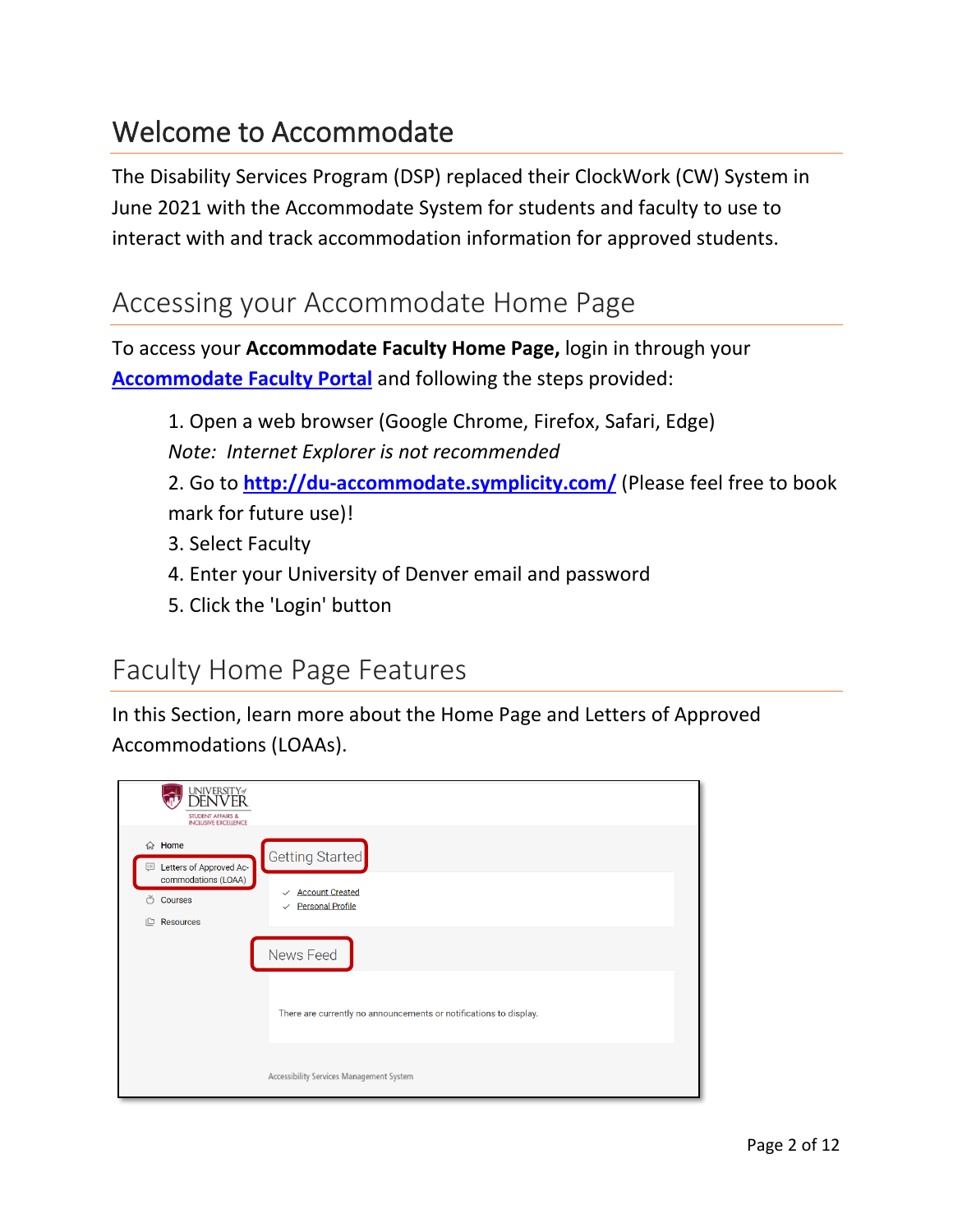Once logged in through your **[Accommodate Faculty Portal](http://du-accommodate.symplicity.com/)**, you will have access to your Home Page.

The Home Page contains a **Getting Started** section and a **News Feed** section. The Getting Started section will include pending tasks for account set up.

We encourage you to complete the tasks in the **Getting Started** section to finish setting up your account and updating your **Personal Profile.**

The **News Feed** section will include any updates, reminders, or announcements from DSP! Pay attention to the News Feed section for opportunities with the DSP or other campus partners.

On the left navigation bar, faculty members can visit the following tab selections: **Letters of Approved Accommodations (LOAAs), Courses,** and **Resources.**

- **Letters of Approved Accommodations** (LOAAs)**:** Includes all LOAAs sent to you from students in your current and past courses.
- **Courses:** Includes all Courses (current and past), as well as Course Details, Enrolled Students, DSP Test Requests, Providing Testing Information, and Notetaker Notes.
- **Resources:** Includes a Document Library with DSP Resources such as a copy of the DSP Student Handbook which includes helpful information for Faculty about processes and procedures for the most commonly approved accommodations.

Tip: Using the Keywords/Search box at the top of each tab will allow you to search for specifics!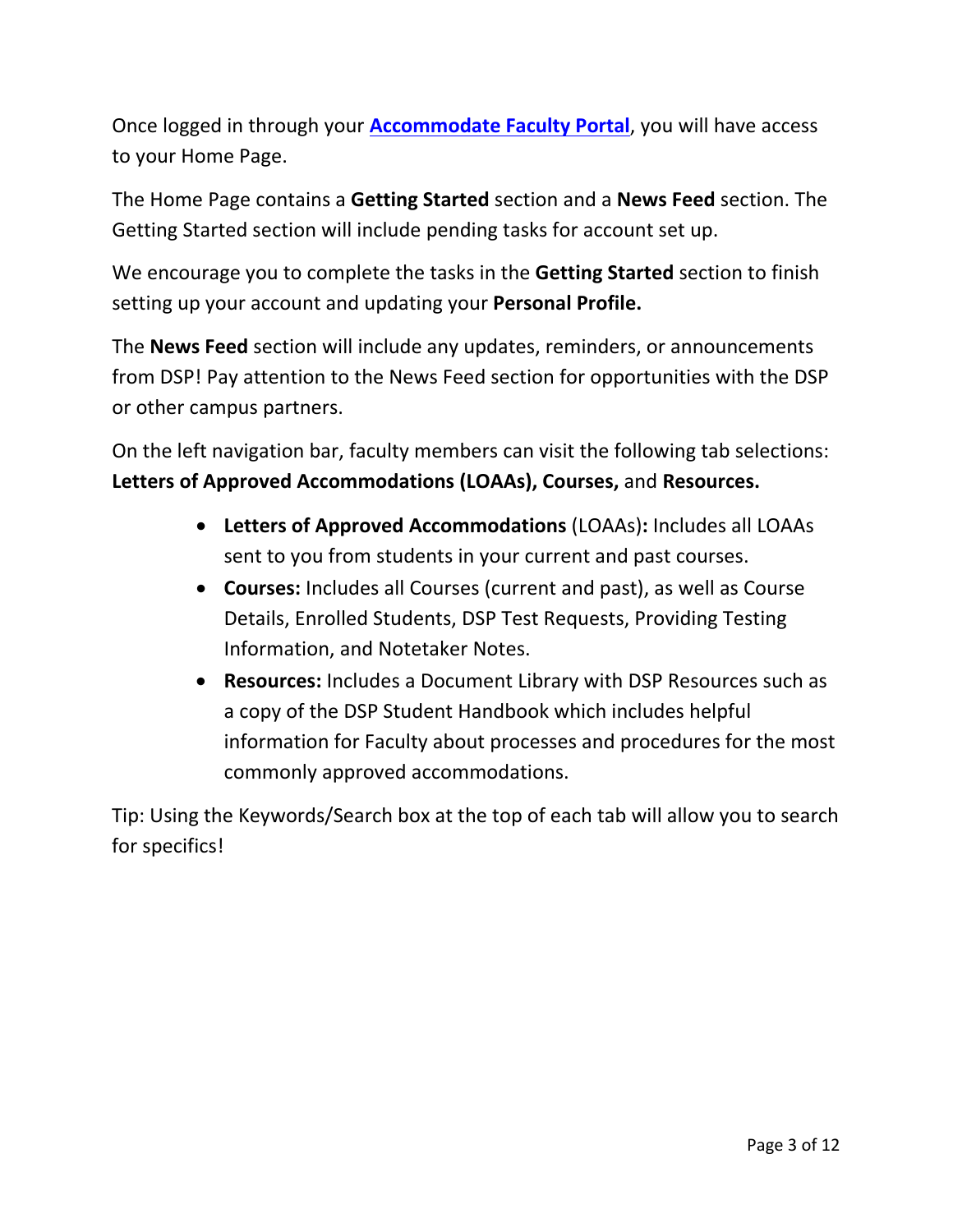### <span id="page-4-0"></span>Reviewing your Students' Letters of Approved Accommodations (LOAAs)

To review your students' Letters of Approved Accommodations (LOAAs), select the Letters of Approved Accommodations (LOAAs) tab on the left navigation bar.



The LOAA section will display all LOAAs delivered to you by students enrolled in your courses. The letters in this section will require your signature.

You can tell if you have reviewed and signed each letter based on the status listed to the right of the LOAAs, noted *signature requested or signed.*

| A00006-2020/Theo Myres             |                                         |               |  |
|------------------------------------|-----------------------------------------|---------------|--|
| Teaching Accessibility 101 ()      |                                         |               |  |
| Sent on November 03, 2021, 8:10 pm |                                         |               |  |
|                                    |                                         |               |  |
|                                    | Letter of Approved Accommodations (LOAA | <b>SIGNED</b> |  |
| A00001-2020/Maya Onken             |                                         |               |  |

The LOAAs are listed with the following information included: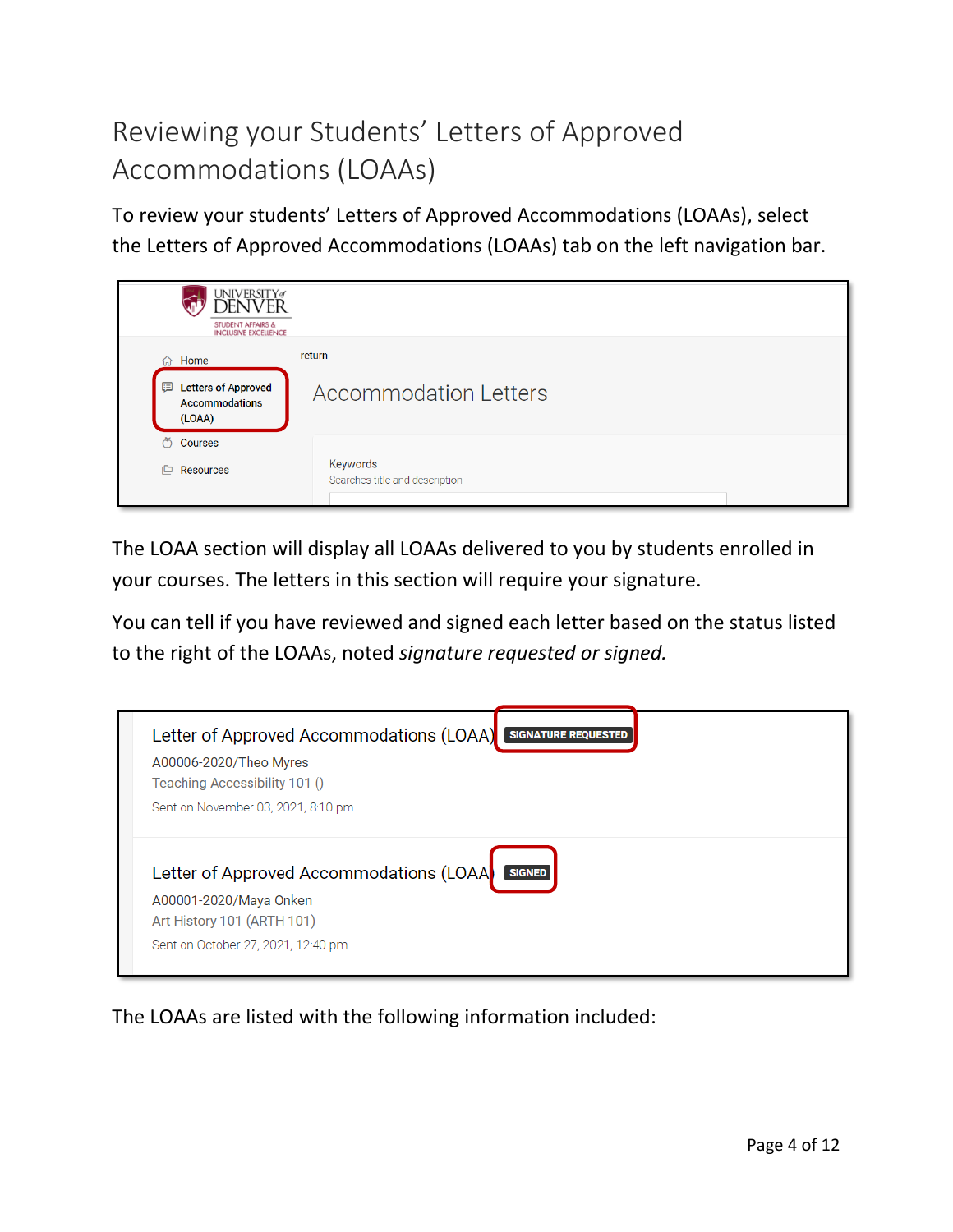Student LOAA File Number/ Student Name Course Information Date received

**Please note:** You will receive two letters from each student if your courses include a final exam. Students will need to send LOAAs for both their courses and their final exams. This is due to the different dates/times of the final exams.

### <span id="page-5-0"></span>Reviewing and Signing LOAAs

To review and sign LOAAs, select the bolded text to the left of the Signature Requested notification titled **Letter of Approved Accommodations (LOAAs)**.

The selected student's approved accommodations will be listed in bold font towards the middle of the letter. Additional Approved Accommodations will also be listed in this section. Accommodate also allows DSP to add additional links to documents and/or information about implementation for listed accommodations as well.

Example of an approved LOAA:



#### **Letter of Approved Accommodations** *Private Information*

**Date:** November 03, 2021 **RE:** Accommodations for Theo Myres, Test1244

Dear Instructor:

We are writing to introduce you to Theo Myres who is in your course this quarter. This student has a documented disability and is entitled to academic accommodations through the University's Disability Services Program (DSP). A reasonable and effective accommodation allows a student with a disability to participate in the educational environment by minimizing the effects of a disabling condition. It is not intended to heighten nor lessen a student's chance for success or failure but to ensure equal access.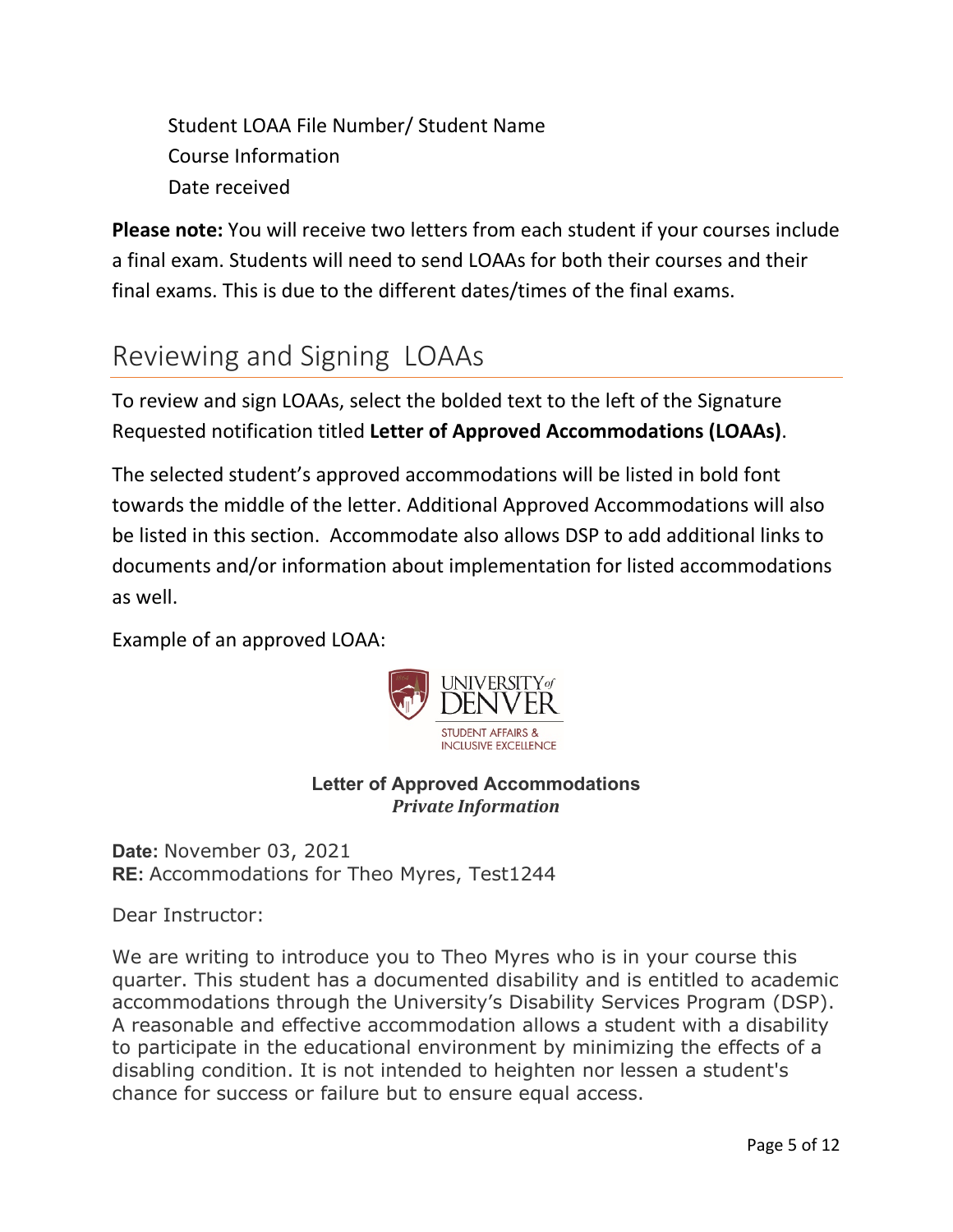Based on our review of submitted documentation, as well as information supplied by the student, we have determined that this student is entitled to the following accommodations:

#### **Testing Accommodations /Extra Time/Time and a half (50% - 1.5X)**

Communicate with your faculty member(s) about your extra time accommodation before each quiz, test, or final exam, to ensure proper implementation. Log in to your Student Accommodate Portal to submit a request for the Testing Center or to learn more information about your testing accommodation(s).

Fall Quarter 2021 Teaching Accessibility 101 ()

We require all of our students to discuss their accommodation needs with you, in a timely manner, as they relate to the specific demands and requirements of your course. If you have any questions regarding the appropriateness of these requested accommodations for your class, please contact us. Thank you for your assistance.

#### *Please be aware that any information you have about students with disabilities is private; do not share with others without the consent of the student.*

Sincerely, The DSP Staff Disability Services Program, University of Denver Ruffatto Hall, Room 440 1999 E. Evans Avenue, Denver CO 80208 Email: dsp@du.edu Phone: (303) 871-3241 Fax: 303-871-2248 Relay 711

To sign the LOAA, **scroll down** to the bottom of the letter to where it says **Your Signature** and type your name. Then **select Save.** Faculty are also able to print or generate a PDF.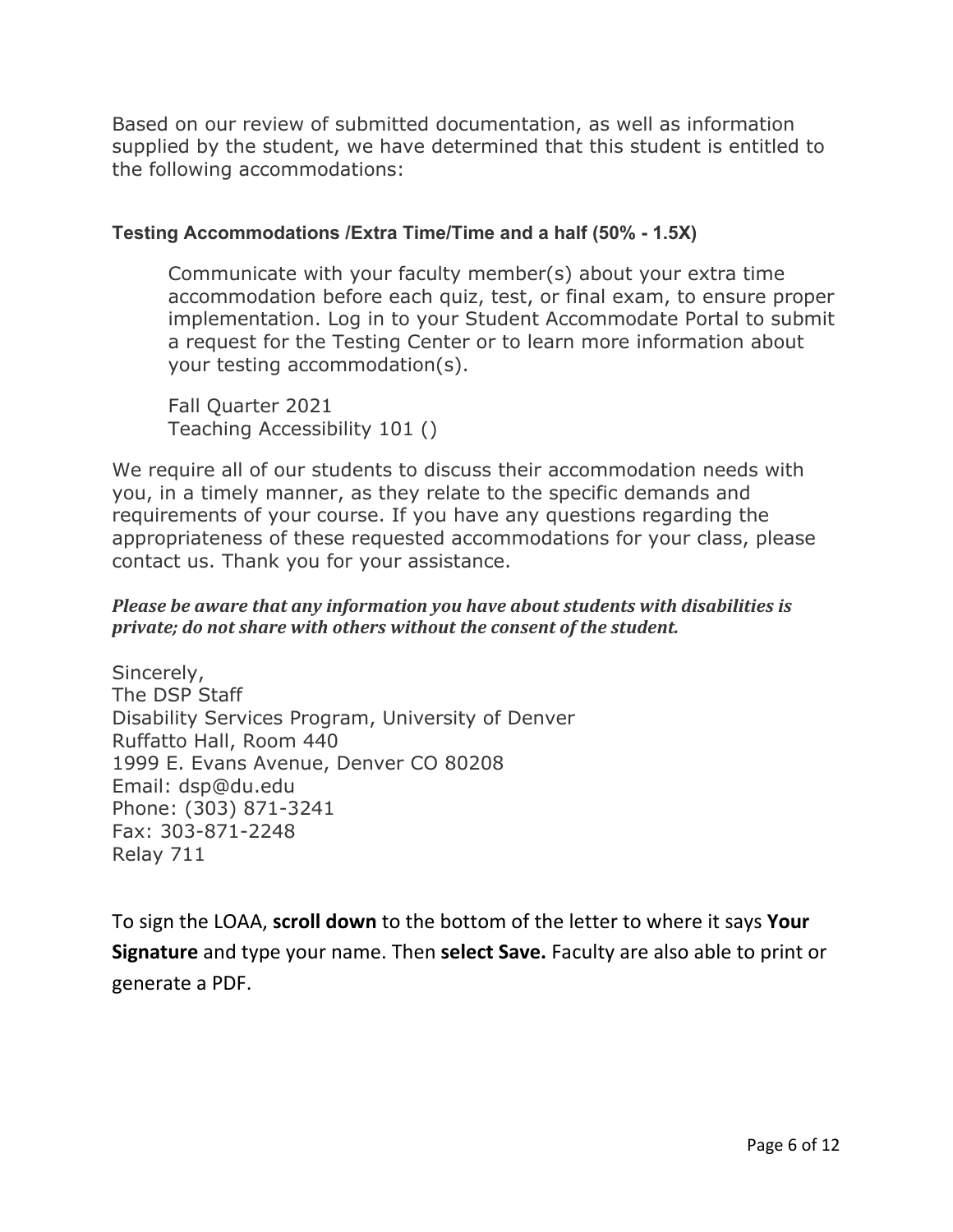| Sent/Submitted<br>March 08, 2021, 1:10 pm                                                                                                                                                                                                                                                                                                                                                                                                                                                                                      |
|--------------------------------------------------------------------------------------------------------------------------------------------------------------------------------------------------------------------------------------------------------------------------------------------------------------------------------------------------------------------------------------------------------------------------------------------------------------------------------------------------------------------------------|
| Recipient Signature                                                                                                                                                                                                                                                                                                                                                                                                                                                                                                            |
| By electronically signing this Letter of Approved Accommodation (LOAA),<br>you are agreeing that the requested accommodation(s) is reasonable and<br>will not fundamentally alter your course or course curriculum. Please do<br>not provide any additional accommodations beyond those stated in this<br>letter without first discussing with the Disability Services Program (DSP).<br>Prior to signing electronically, if you have questions, please contact the<br>DSP by phone at 303-871-3241 or by email at dsp@du.edu. |
| Your Signature *                                                                                                                                                                                                                                                                                                                                                                                                                                                                                                               |
| <b>Print Letter</b><br><b>Generate PDF</b><br>Cancel<br>save                                                                                                                                                                                                                                                                                                                                                                                                                                                                   |

After saving, you will be re-directed back to the list of LOAAs and the status of the letter will now show as **signed**. Continue to review and provide requested signatures for all additional LOAAs.

Please be sure to make note of the listed accommodations. While DSP approves academic accommodations, **faculty members are legally responsible for administering many accommodations.** There is also an option to print a copy.

DSP is here to help facilitate this process. Please visit the Faculty Tab on DSP's webpage to learn more about **[Administering Accommodations.](https://www.du.edu/studentlife/disability-services/faculty-staff/administer-accommodations.html)** The DSP Student Handbook, which can be found in the Resources section of Accommodate or in the Quick Links section on the left side of the DSP website. For questions or support, please reach out to **[dsp@du.edu](mailto:dsp@du.edu)** or **call 303-871-3241.**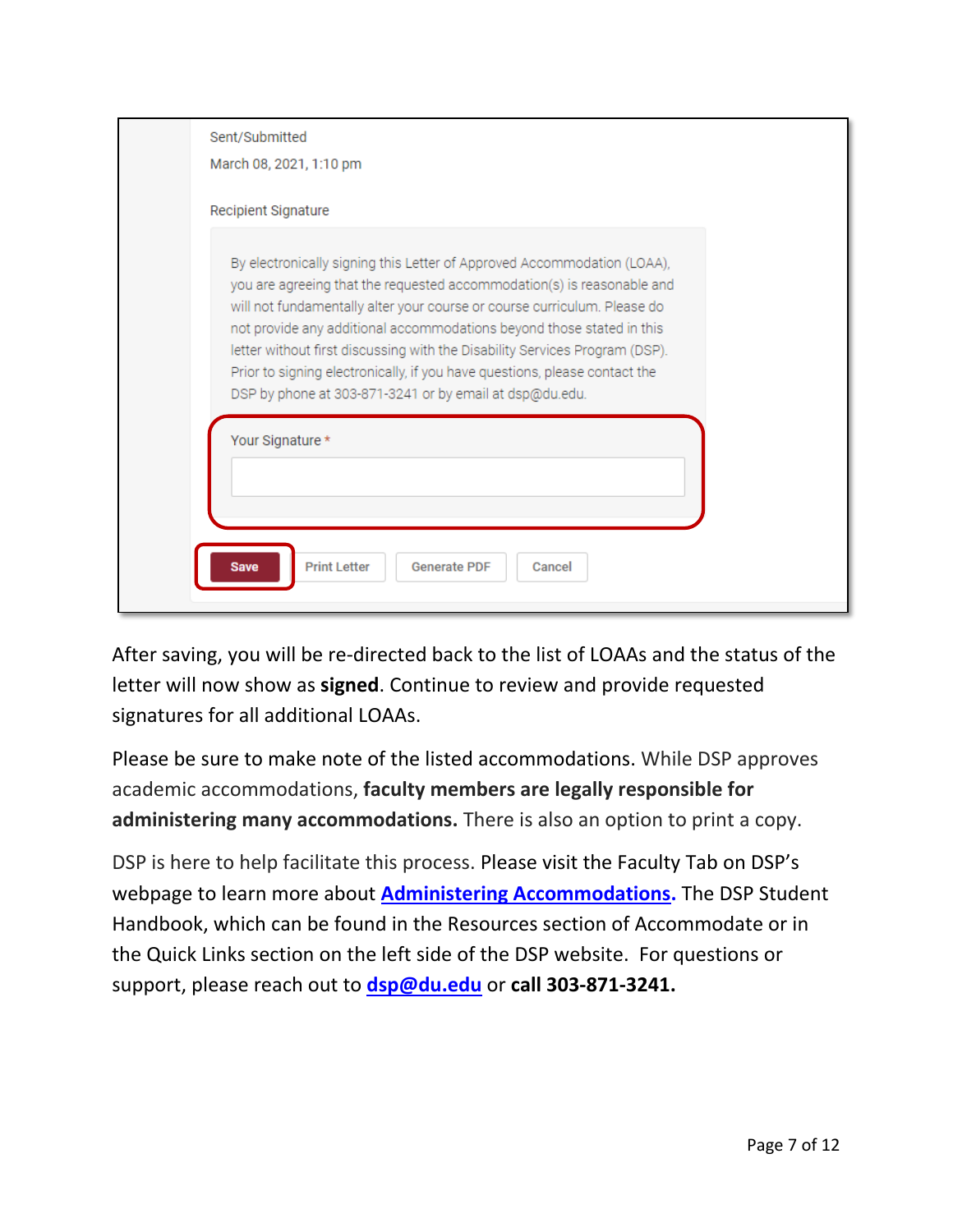### <span id="page-8-0"></span>User Accessibility Mode

The Accommodate Software has an Accessibility Mode that can be turned on by the user.

#### **Accessibility Mode is recommended for users of assistive technologies. Functionality and content are equivalent in Accessibility Mode, but some interface elements will be formatted differently for optimal compatibility.**

Prior to logging in, users can turn on Accessibility Mode by selecting the three (3) vertical dots in the top right of the login screen.

| universityø<br>DENVER<br>STUDENT AFFAIRS &<br><b>INCLUSIVE EXCELLENCE</b> |         |                                       | H<br>Accessibility Mode: off  |  |
|---------------------------------------------------------------------------|---------|---------------------------------------|-------------------------------|--|
|                                                                           | Student | What type of user are you?<br>Faculty |                               |  |
| Accessibility Services Management System                                  |         |                                       | Privacy Policy   Terms of Use |  |

| STUD<br><b>INCLL</b> | du-accommodate.symplicity.com says<br>Accessibility Mode is only recommended for users of assistive<br>technologies. Functionality and content is equivalent in Accessibility<br>Mode, but some interface elements will be formatted differently for<br>optimal compatibility. Are you sure you want to switch to Accessibility<br>Mode?<br>OK<br>Cancel | off |
|----------------------|----------------------------------------------------------------------------------------------------------------------------------------------------------------------------------------------------------------------------------------------------------------------------------------------------------------------------------------------------------|-----|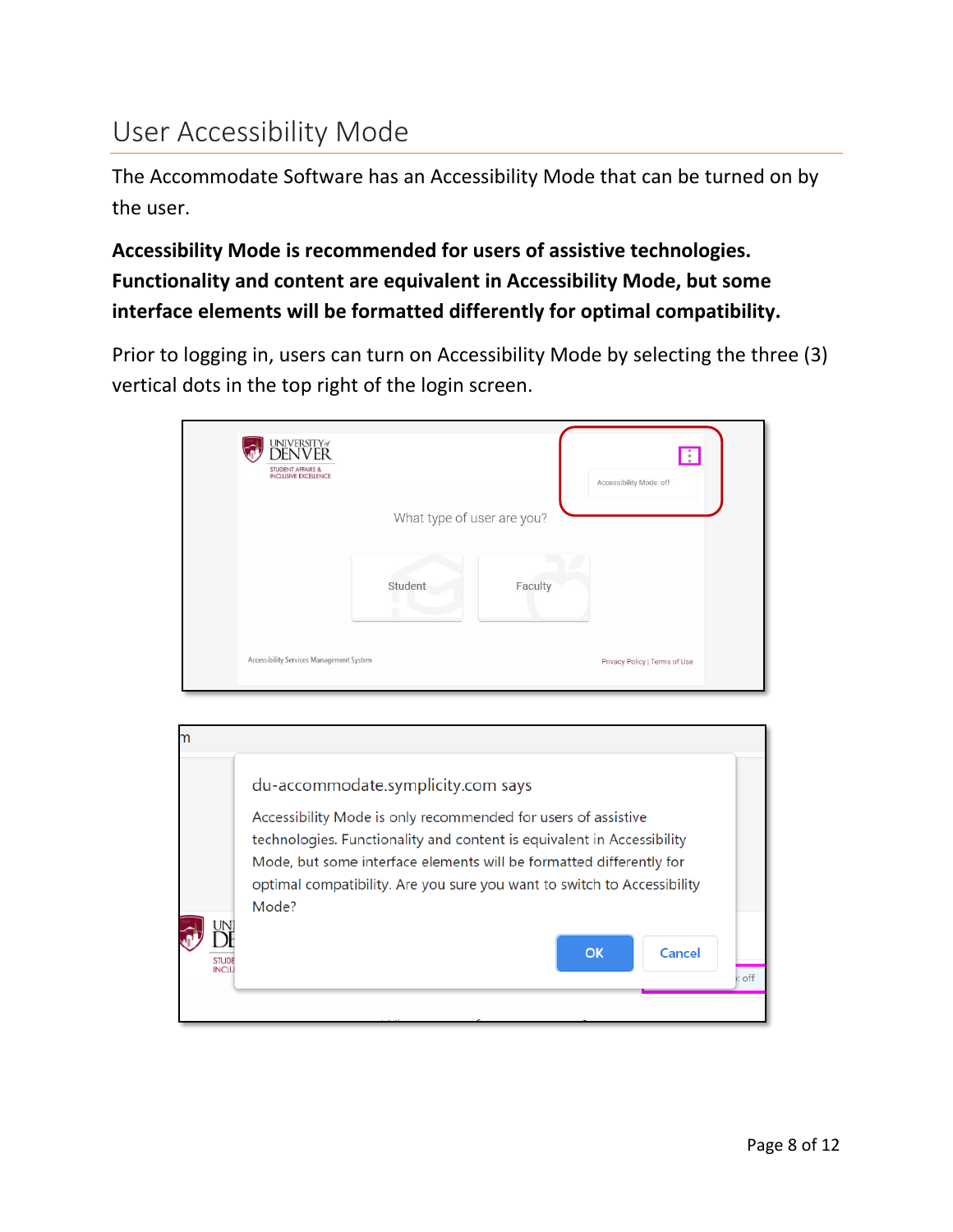### <span id="page-9-0"></span>Review Test Requests for Students Who Request to Take a Test in the DSP Testing Center

Students with approved testing accommodations who need to take quizzes, tests, and final exams in the DSP Testing Center are responsible for submitting test requests prior to the sign-up deadline. When a student has successfully submitted a test request, you will be able to view **pending** and **approved** requests in Accommodate.

To view pending and approved requests, select the **Courses** tab on the left navigation bar. Select **Course Catalog.** Scroll down to see the list of courses you are teaching and **select the course** you would like to view student test requests.

| Home<br>⇧<br>Letters of Approved Ac-<br>⊟<br>commodations (LOAA) | Course                                              |
|------------------------------------------------------------------|-----------------------------------------------------|
| ඊ<br><b>Courses</b>                                              | <b>Course Catalog</b><br><b>Past Courses</b>        |
| Resources<br>ıЬ                                                  | Keywords                                            |
|                                                                  | Term                                                |
|                                                                  | $\checkmark$                                        |
|                                                                  | <b>Apply Search</b><br><b>More Filters</b><br>Clear |
|                                                                  | 1 Results                                           |
|                                                                  | Art History 101<br>ARTH 101                         |

The **Pending** tab will show a list of submitted test requests for students in your course that the DSP is in the process of reviewing. Faculty will **not** approve any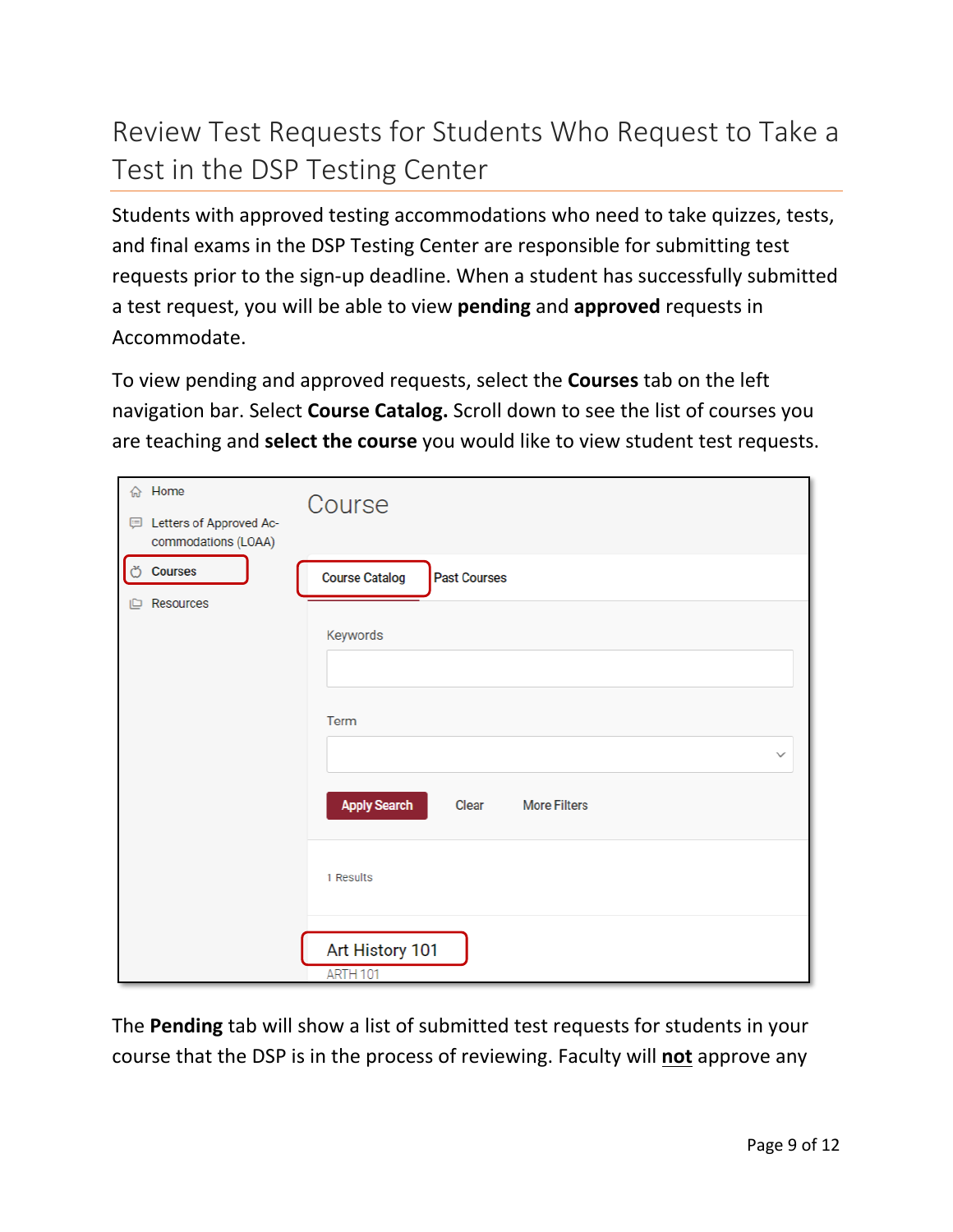tests requests unless DSP sends an email to you for a late test request with instructions how to approve/not approve the late test request.

The **Approved** tab will show a list of test requests in your course that DSP has approved for the student to take in the DSP Testing Center.

| <b>UNIVERSITY</b> of<br><b>STUDENT AFFAIRS &amp;</b><br><b>INCLUSIVE EXCELLENCE</b> | Kurzweil 3000 Read the Web                                                                                                   |
|-------------------------------------------------------------------------------------|------------------------------------------------------------------------------------------------------------------------------|
| 命 Home                                                                              | Home / Course / Course Details / Room Bookings                                                                               |
| <b>同 Letters of Approved</b><br>Accommodations<br>(LOAA)                            | Teaching Accessibility 101 ()                                                                                                |
| ජ<br><b>Courses</b>                                                                 | <b>DSP Test Requests</b><br><b>Provide Testing Information</b><br><b>Students</b><br><b>Notetaker Notes</b><br><b>Course</b> |
| Resources<br>כון                                                                    | Pending<br><b>Approved</b><br>Keywords<br><b>Apply Search</b><br><b>More Filters</b><br>3 Results                            |
|                                                                                     | Maya Onken<br><b>Testing Center 450-A</b><br>November 15, 2021 - 10:00 am<br>Exam Details: Exam 1<br>Original Exams:         |

#### **Alternative test time request process**:

Accommodate limits students to scheduling exams on the same days and start time the class meets. If a student needs to request an alternate test time due to a time conflict, the student must communicate their time conflict to their instructor(s) in advance to obtain instructor approval. The student and instructor must forward the instructor's approval for an alternate test time via email to dsp.testing@du.edu as soon as possible, preferably prior to the five (5) and ten (10) day advance test request deadlines.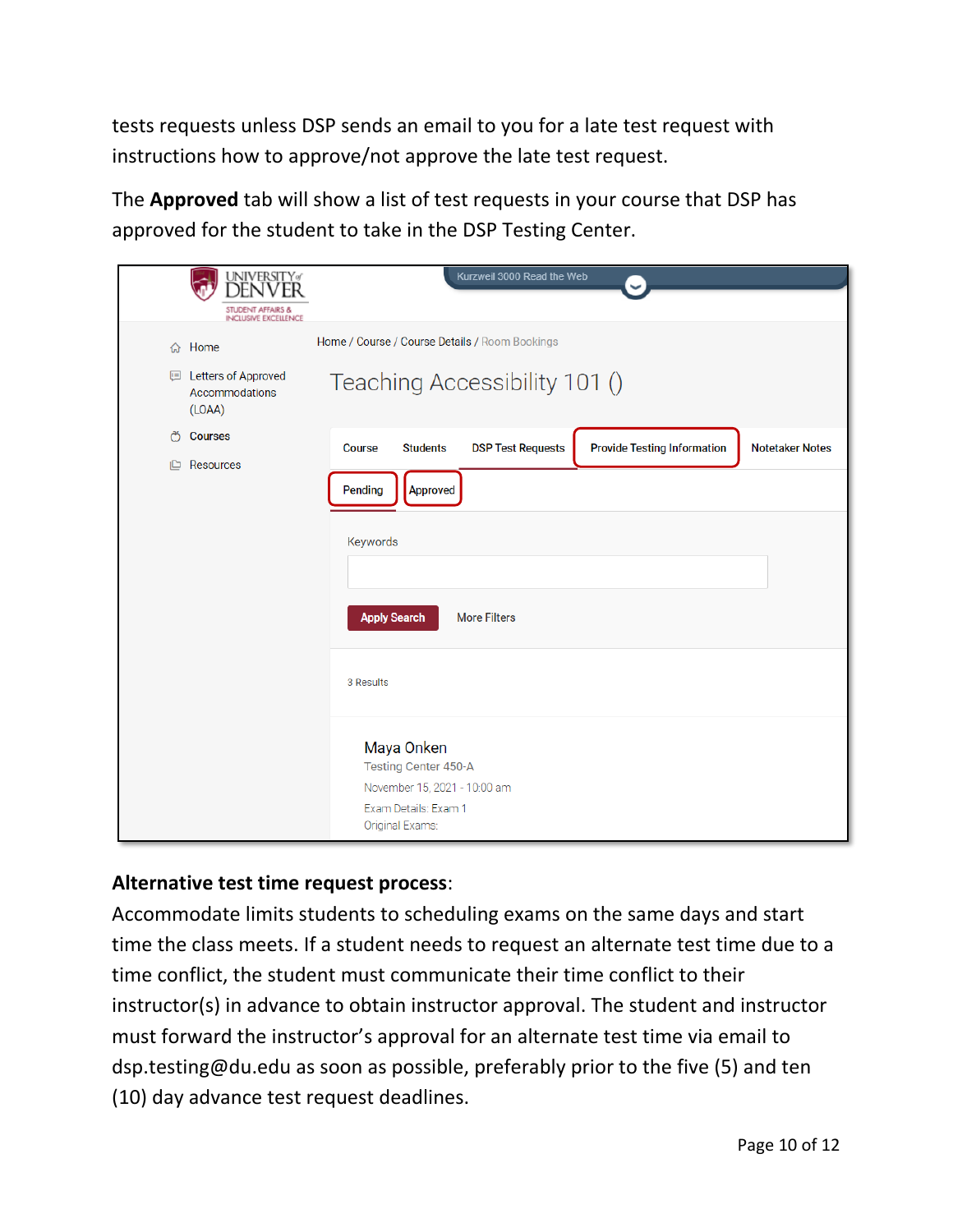### <span id="page-11-0"></span>Providing Testing Information

Please upload any quiz or test **at least two (2) days** prior to the test date. Final exams should be uploaded three (3) days prior to the final exam date. This allows DSP to print and prepare the exam and address any questions or concerns that we may have before the student arrives at the Testing Center.

To provide testing instructions and an electronic copy of your quiz, test, or final exam, go to the **Provide Testing Information** tab. Then, click on the Provide Testing Information button to fill out a form.

| UNIVERSITY of<br><b>DENIVER</b><br><b>STUDENT AFFAIRS &amp;</b><br><b>INCLUSIVE EXCELLENCE</b> | Kurzweil 3000 Read the Web                                                                                                                                  |
|------------------------------------------------------------------------------------------------|-------------------------------------------------------------------------------------------------------------------------------------------------------------|
| Home<br>ଋ                                                                                      | Home / Course / Course Details / Exam                                                                                                                       |
| <b>同</b> Letters of Approved<br>Accommodations<br>(LOAA)                                       | Teaching Accessibility 101 ()                                                                                                                               |
| ජ<br><b>Courses</b>                                                                            | <b>DSP Test Requests</b><br><b>Provide Testing Information</b><br><b>Students</b><br><b>Notetaker Notes</b><br><b>Course</b>                                |
|                                                                                                | Keywords<br><b>Apply Search</b><br><b>More Filters</b>                                                                                                      |
|                                                                                                | <b>Provide Testing Information</b><br><b>Batch Options</b><br>1 Results                                                                                     |
|                                                                                                | 0<br>Exam 1<br><b>Teaching Accessibility 101</b><br><b>OStarts November 15, 2021</b><br><b>OEnds November 15, 2021</b><br>Duration: 50<br>No file uploaded! |

Follow the instructions when filling out the form. Make sure to provide the same testing instructions you will give to the class. Continue answering the required questions until you arrive at the bottom, then **Submit** the form.